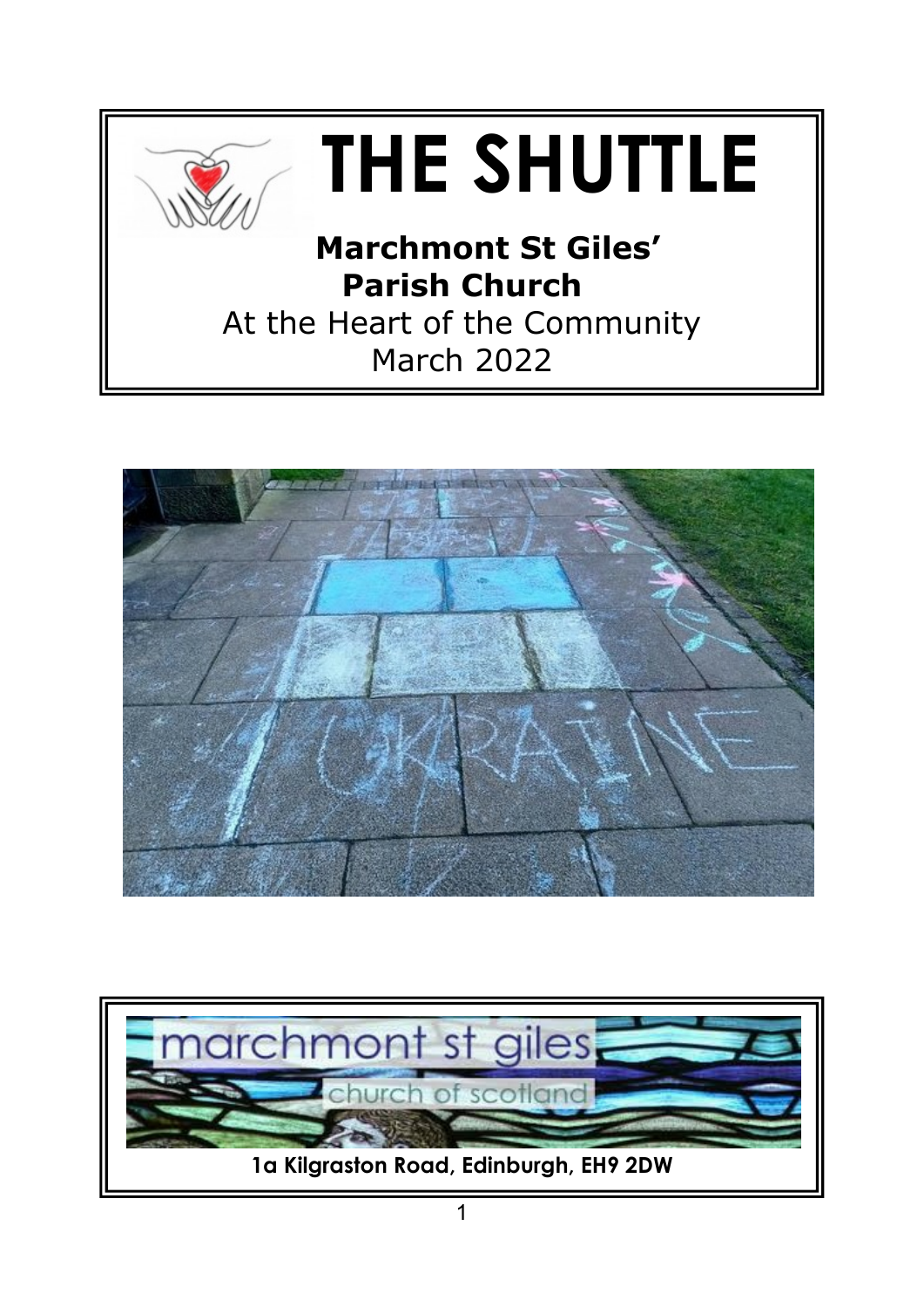## **Meeting Matters**

On Facebook Live or Zoom

#### Facebook Live : **Thought for the day - Lent** 10am Monday to Friday Zoom : **Bible Study** 12.30pm & 7.30pm Wednesday

Email [kkcampbell@churchofscotland.org.uk](mailto:kkcampbell@churchofscotland.org.uk) for Zoom links

#### **March**

| 13    | 9.30 Junior Church                                          |
|-------|-------------------------------------------------------------|
|       | 10.30 Morning Worship                                       |
| 20    | 9.30 Junior Church                                          |
|       | 10.30 Morning Worship                                       |
| 27    | 9.30 Junior Church                                          |
|       | 10.30 Morning Worship                                       |
| April |                                                             |
| 3     | 9.30 Junior Church                                          |
|       | 10.30 Morning Worship                                       |
|       | Closing date for material for the next issue of The Shuttle |
| 5     | 14.00 Southside Guild - Annual meeting and Art exhibition   |
|       | at Craigmillar Park Church (tbc)                            |
| 9     | 10.00 Wild Lent - see weekly newsletters for more info.     |
| 10    | 9.30 Junior Church                                          |
|       | 10.30 Morning Worship                                       |

#### **Front Page**

The flag of Ukraine drawn by the young people of MSG at the entrance of the Church Centre.

See our prayer for Ukraine on page 10 and reports from Budapest where workers from Ministry Essentials International are offering support to faith workers dealing with events in Ukraine.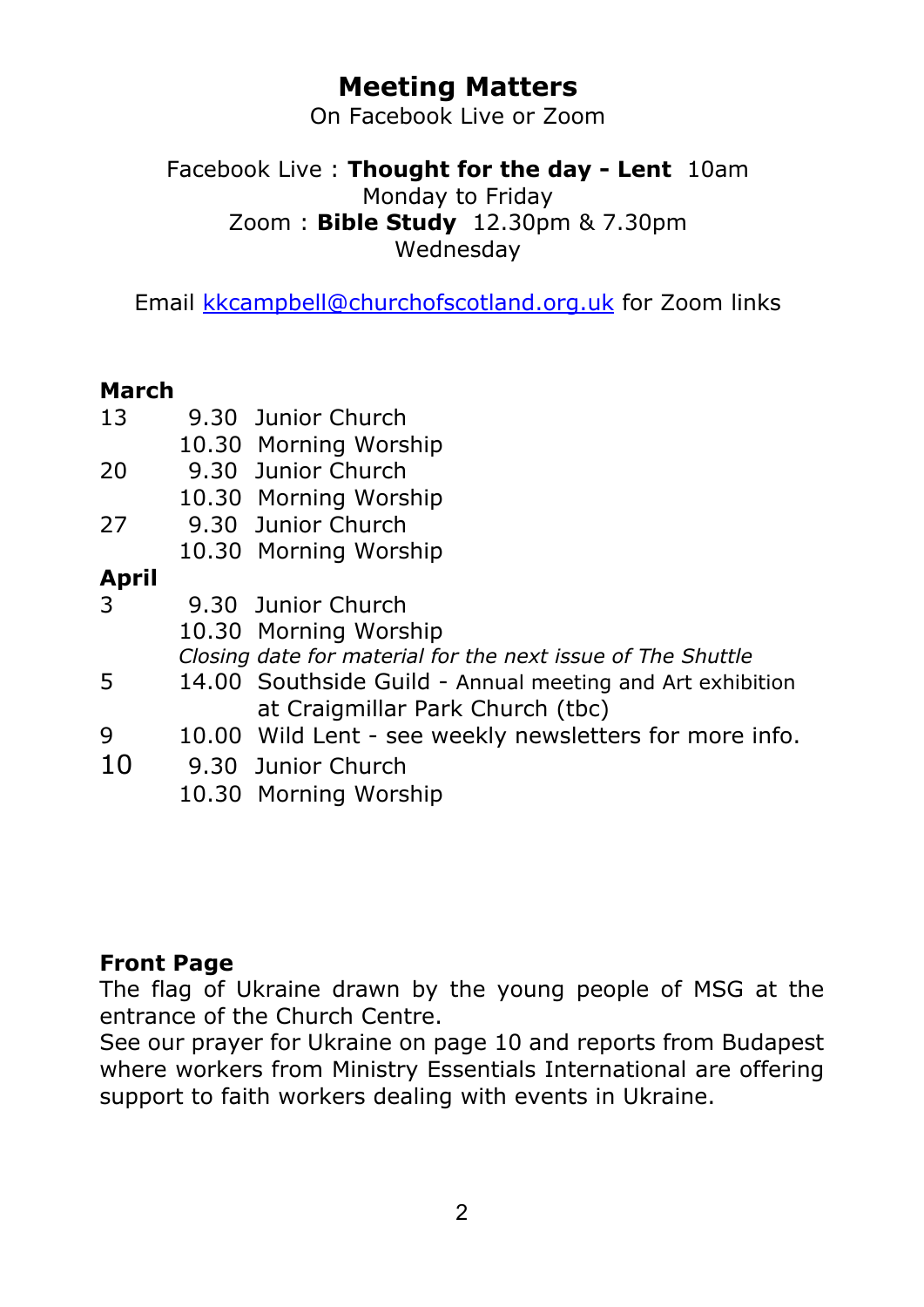## **Reflections**

#### Psalm31

You hate those who pay regard to worthless idols, but I trust in the Lord. I will exult and rejoice in your steadfast love, because you have seen my affliction; you have taken heed of my adversities, and have not delivered me into the hand of the enemy; you have set my feet in a broad place.

I am taking part in a vigil for Ukraine at Morningside United. I am reading the whole of Psalm 31 at it, some of which is above. The reason for this is that the Chief Rabbi of Ukraine has asked his Jewish and Christian brothers and sisters to read it and pray for his country. The Jewish people suffered terribly as part of the Holocaust, and one of the big memorials to the dead of the Holocaust has now been bombed by the Russians. They also were persecuted under the previous Soviet era and he fears for his fellow Jews what the future will bring.

We are all horrified by what is happening in Ukraine and there are different ways we can help. We can make donations of money to the Church of Scotland, who are working with the Reformed Churches in Hungary and Ukraine to buy medical aid for Ukraine. There is the Disasters Aid Committee and other important funds are helping during this war. Pilrig Parish Church is also receiving donations of clothes and nappies etc in partnership with the Ukrainian Church which meets in Leith.

During this Season of Lent, we are being reminded of the challenges we face in this world. As we walk with Christ to the Cross, we know the ending, but it does no harm, in the same way that generations of Christians before us have done, and that is to walk in the steps of Jesus and experience the wilderness and reflect on where we are, as individuals and as a world – and what our place in the world is.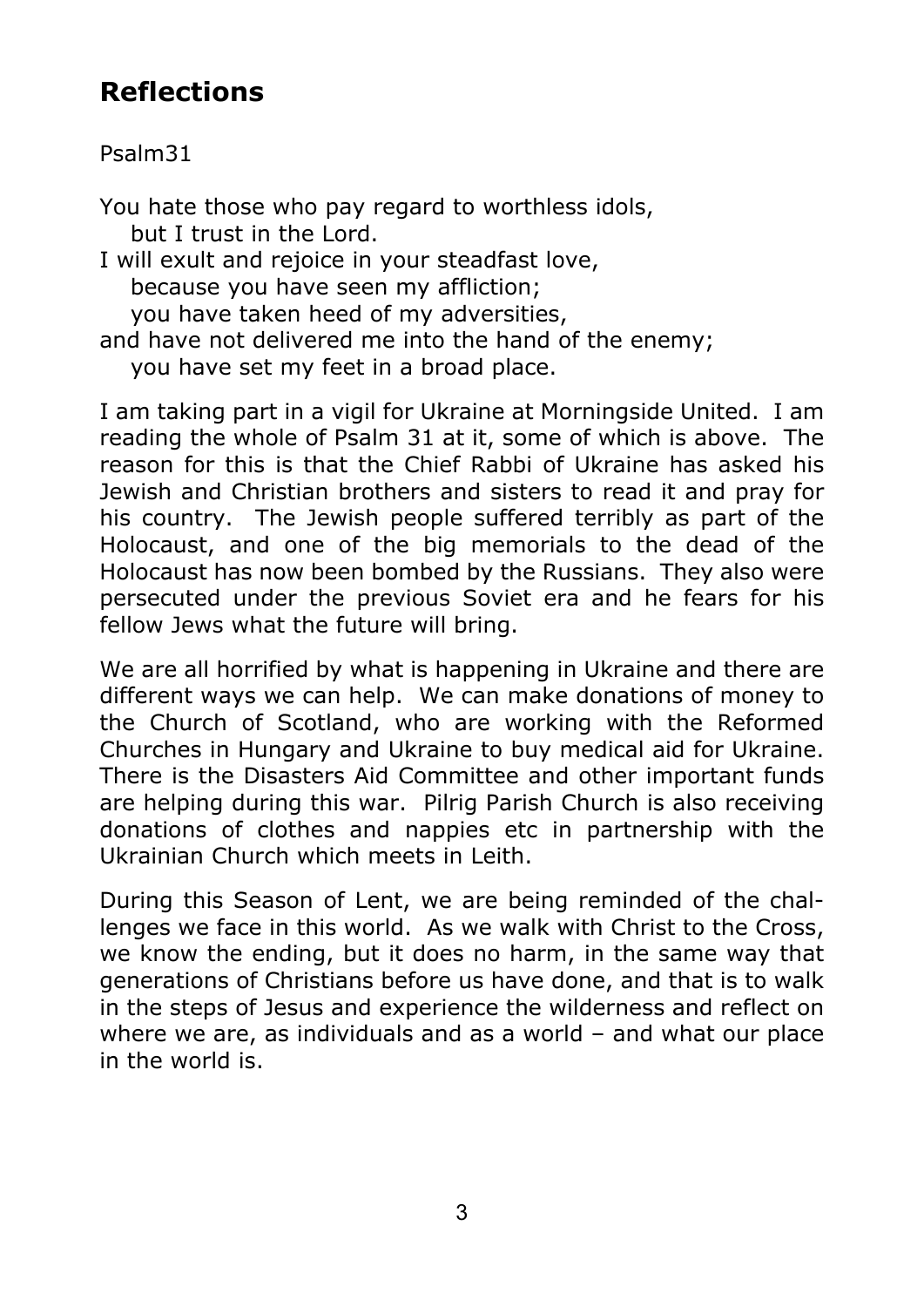Lent is a time when we are called to walk humbly and to reflect on what we do and what we might do better, in the shadow of all that Christ did and achieved on our behalf.

In the desert, the One through whom all things were made and in whom all things hold together looks up at His own handiwork through the eyes of a human being. He feels the heat of the sun, and the cold of night on his fragile skin. For the people of Israel, the desert was a complicated place. It was both a place of encounter with God and a place of testing and punishment, of danger, hunger and thirst.

Today we have the sights of countless Ukrainians wandering to an unknown land – to havens of safety. It is in the wilderness that our greatest vulnerabilities and needs are laid bare before God. And in the words of an Arabic proverb, 'The further you go into the desert, the closer you come to God.'

We have 40 days to reflect; to take a 360 degree look at our lives and consider what is important and, if necessary, reorient our lives to doing the will of God in the world.

# Karen K Campbell

John F. Kennedy 35th President of the United States and at the height of the Cold War, the majority of his work as President concerned relations with the Soviet Union and Cuba.



"Peace does not rest in the charters and covenants alone. It lies in the hearts and minds of all people. So let us not rest all our hopes on parchment and on paper, let us strive to build peace, a desire for peace, a willingness to work for peace in the hearts and minds of all of our people. I believe that we can.

I believe the problems of human destiny are not beyond the reach of human beings."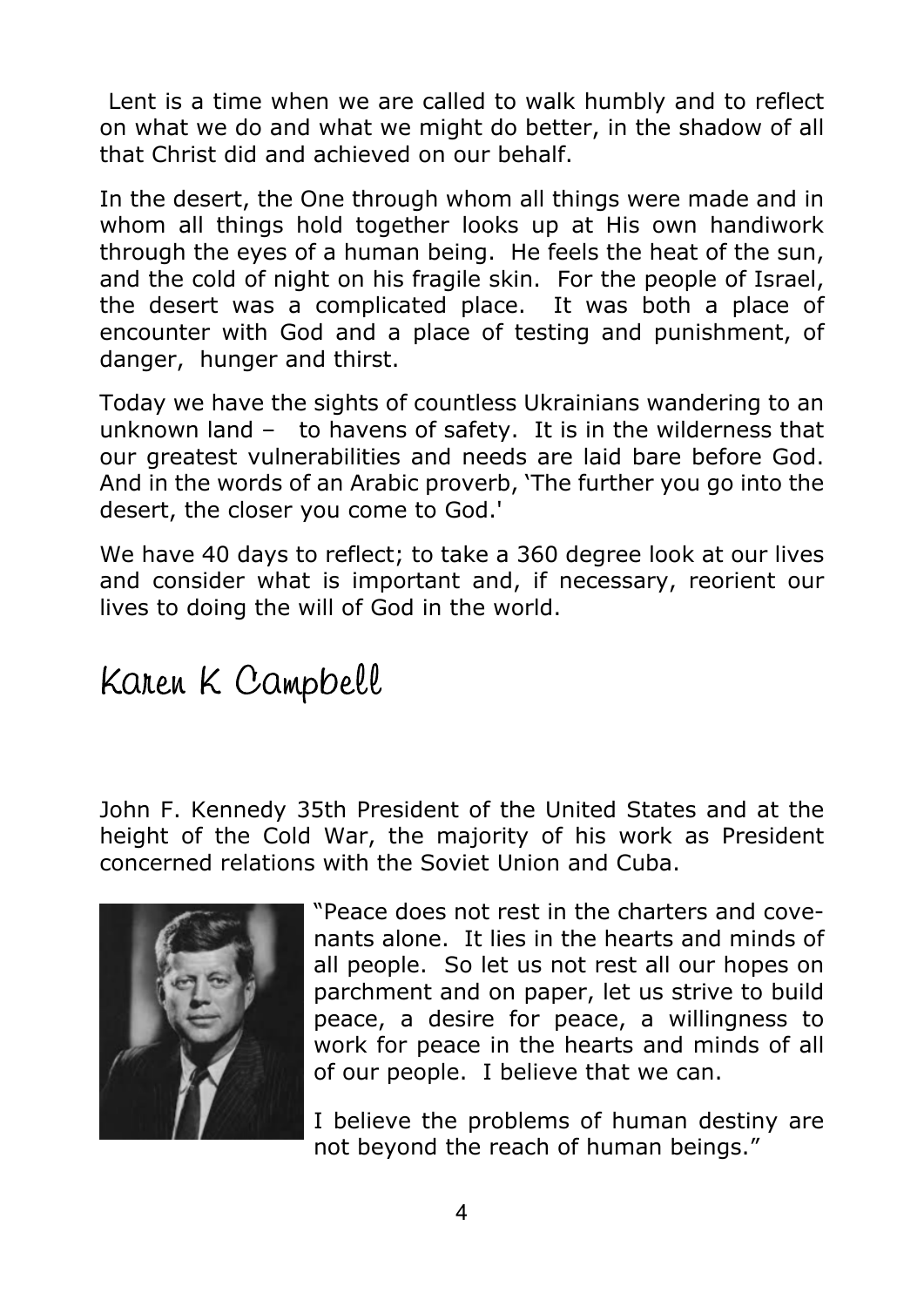# Mother's Day Mothering Sunday

As a mother hen gathers her chicks, You, loving Lord God, long to shield us from harms which threatens us, or that we bring upon ourselves.

Help us not to romanticise motherhood by thinking of and using unrealistic images; we pray for all women, aware of the responsibilities they hold, mindful of the pressures we place on them, knowing that we could offer more in the way of support:

Lord, father and mother to us all,

help us to care as much as you care for us. We pray for mothers, and those in mothering roles, denied the opportunities that most of us – enjoy; for some the opportunity to make even simple choices, for others the choices that come from building careers, knowing that we are part of one humanity, one family:

Lord, father and mother to us all, help us to care as much as you care for us. We pray for mothers and fathers, women and men, where they go without so that their children can eat, where it is difficult to build a safe and secure home, where, for some, hope of any kind is not easy to find; whether this is through economic ills,

or the result of war and violence, or any other threat:

Lord, father and mother to us all,

help us to care as much as you care for us.

We pray for families in which children are threatened

by gangs, or drugs, or street-violence,

or sexual abuse and exploitation;

for mothers and carers who fear that their 'wings'

are no longer enough to protect the family from the storms of life:

Lord, father and mother to us all, help us to care as much as you care for us. Amen.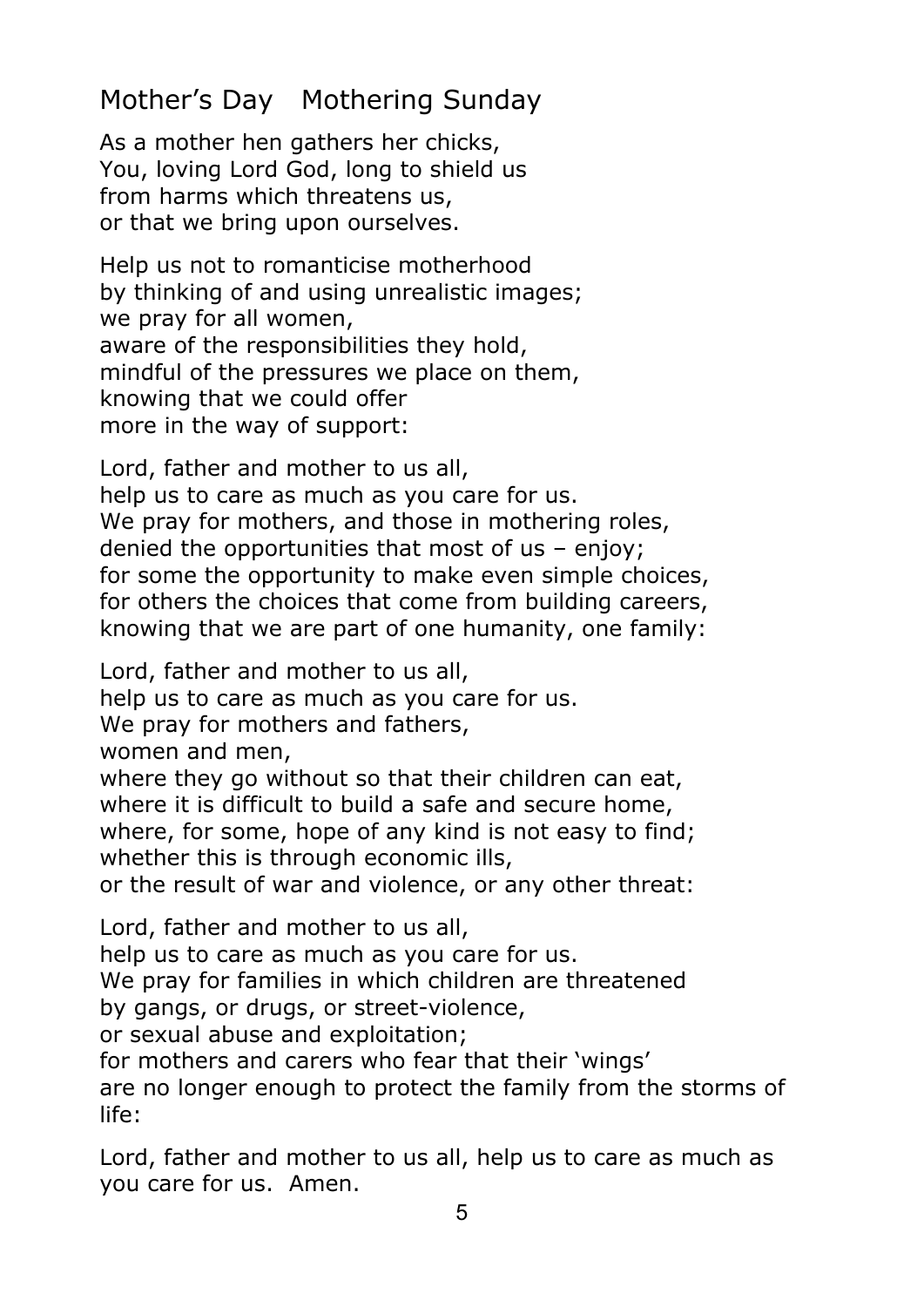# **CHURCH FAMILY & PARISH NEWS**



**We give thanks for the life and service of**

Jean Calder, a member of the congregation who died on 7th March 2022

# Lectionary

| March             |                     | <b>Forgiveness</b> |                   |  |
|-------------------|---------------------|--------------------|-------------------|--|
| <b>Discipline</b> |                     | 28                 | Isaiah $14$ $1-7$ |  |
| 14                | Psalm 105 1-6       | 29                 | Exodus 12 21-27   |  |
| 15 <sub>1</sub>   | Exodus 33 1-6       | 30                 | Micah 7 18-20     |  |
| 16                | Numbers 14 18-24    | 31                 | Matthew 18 21-35  |  |
| 17                | Psalm 63            | April              |                   |  |
| 18                | Daniel 3 19-30      | 1                  | Luke 23 32-43     |  |
| 19                | Isaiah $5:1-7$      | $\overline{2}$     | Psalm 126         |  |
| 20                | Isaiah 55:1-9       | 3                  | John 12:1-8       |  |
| Peace             |                     | Journeys           |                   |  |
| 21                | Psalm 39 4-6, 12-13 | 4                  | Luke 10 25-37     |  |
| 22                | James 3 13-18       | 5                  | Genesis 8 1-19    |  |
| :23               | Proverbs 12 15-22   | 6                  | Luke 15 1-7       |  |
| 24                | Psalm 4 6-8         | 7                  | Exodus 12 31-42   |  |
| 25                | John 14 25-31       | 8                  | Mark 10 17-228    |  |
| 26                | Luke 15:1-10        | 9                  | Psalm 31:9-16     |  |
| :27               | 2 Corinthians 5:16  |                    |                   |  |
|                   |                     |                    |                   |  |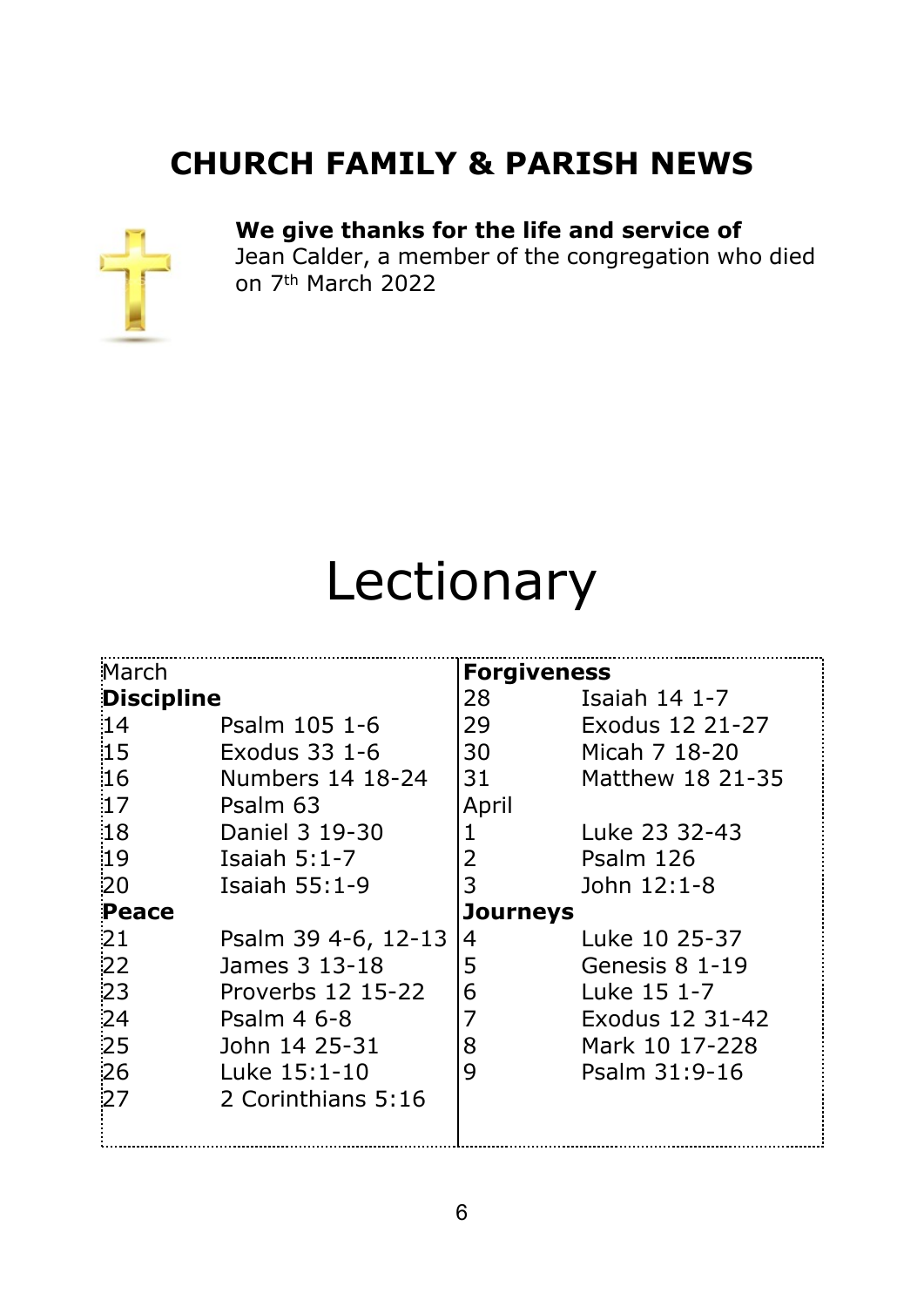# AROUND THE AISLES



**Flowers!** As we ease towards a reduction in Covid restrictions we can look forward to the return of flowers to adorn our services. The Flower Convenors, Mhairi and Shirley will be delighted to hear from anyone who has a penchant for flower arranging or would like to develop their skill in the floral arts.

Flowers in Marchmont St Giles are often donated in memory of a loved one or to

mark a special event, such as a birth or wedding anniversary.

Please contact Mhairi or Shirley *(details on the back page)* if you would like to add colour to the life of Marchmont St Giles. After the morning service the flowers are given to member of the church community.

**Presbytery Plan** is aimed to bring churches closer together, to share resources and rise to the challenges facing the Church of Scotland. Recently our Minister led a vigil for Ukraine with Rev Stephen Manders from Morningside United and this week members of St Catherines' Argyle have joined in with the online Lenten Bible Study.

The next meeting of the **Southside Guild** will take place on Tuesday 5<sup>th</sup> April at 2pm. The venue has yet to be confirmed but is likely to be at Craigmillar Park Church. The afternoon will be the Annual Meeting and will provide an opportunity to discuss the way forward and hopefully have an exhibition of artwork by a local artist.

**Thought for the Day** Volunteers are sought to present the daily Thought for the Day at 10am during Lent. A reading of the daily bible verses and a short reflection of life today. Please speak to Karen if you are interested.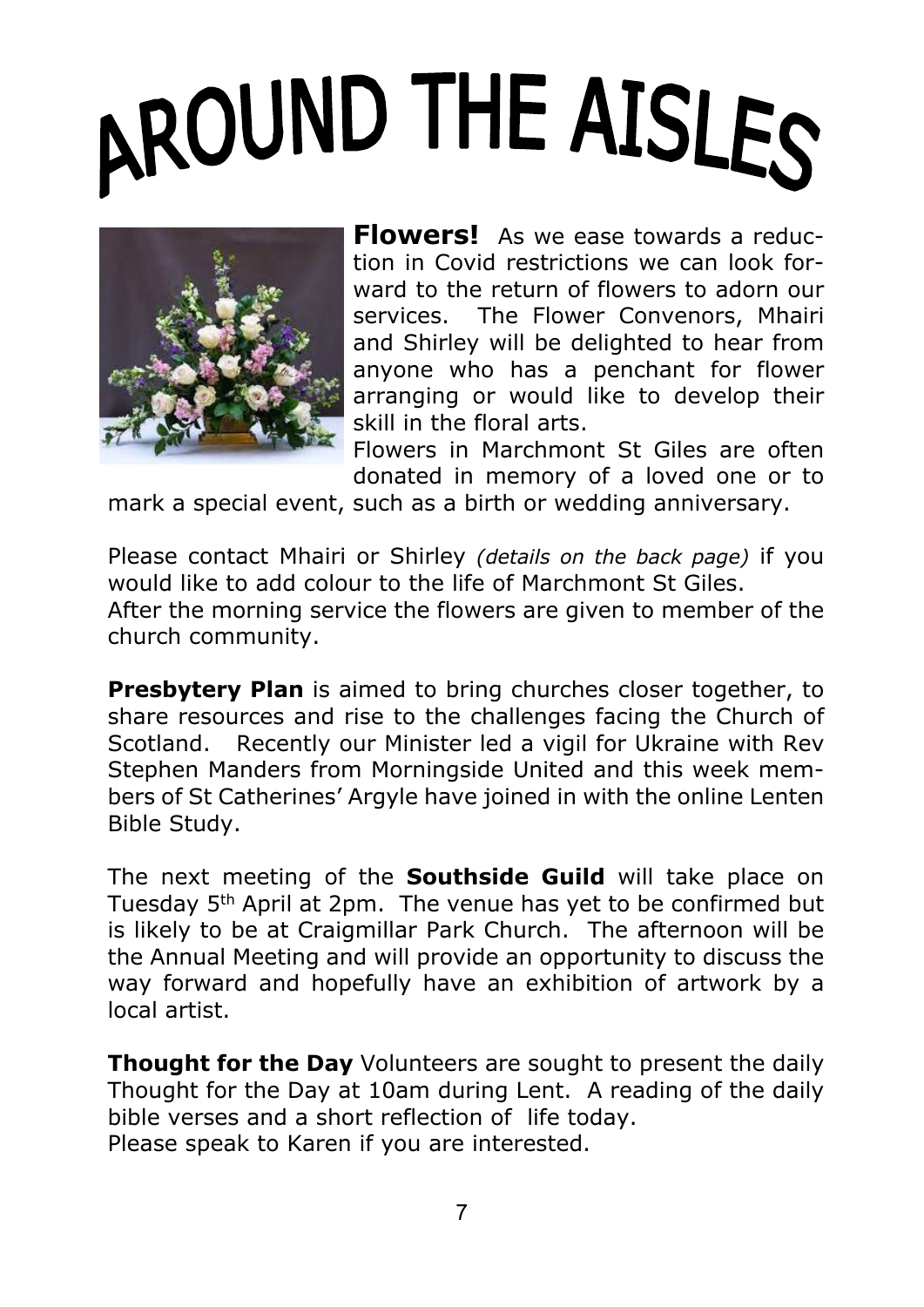#### **So if you're having a spring clean this Easter please consider the following two charities.**

**Give and MakeUp** accept lightly used make up and toiletries and give them to women who have escaped abuse and make it to refuges with next to nothing. They say if it's good enough to give your friend, they'll accept it.

**Smalls for All** give bras to women in Africa who are at risk of being raped. The possibility of a woman being raped is significantly less if she is wearing a bra as it is seen as a sign of wealth.

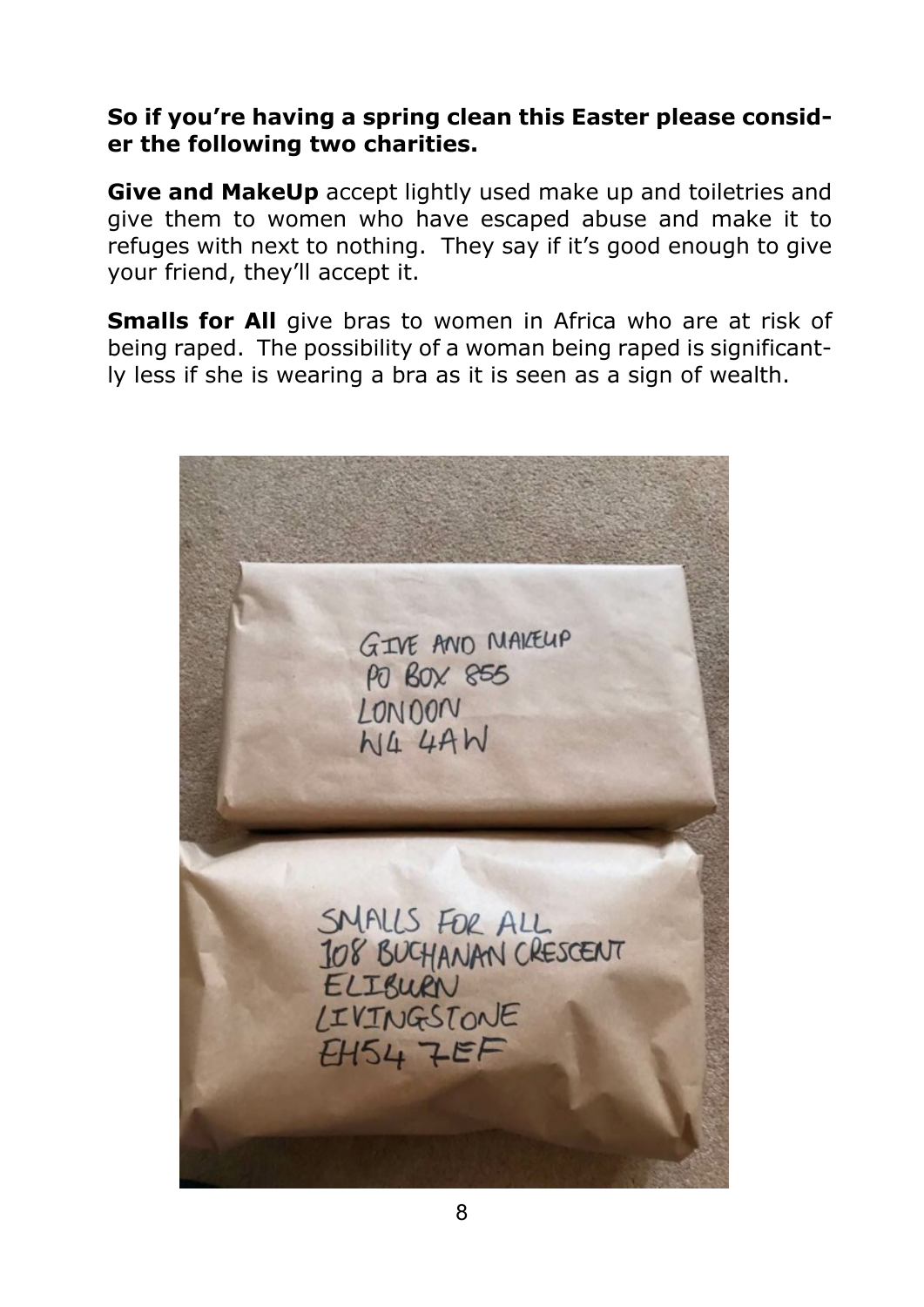### **Notes from the Kirk Session 7th March 2022**

Finance : The Treasurer, Jessica McCraw presented a short report

on the draft accounts for the year to 31st December. Despite the challenges presented by Covid there was a small surplus. Our total income was represented by offerings, donations, giftaid & legacies 37%, use of church premises and cafe 21%, investment income 20% and other sources 22%.

The main items of expenditure were staff costs, heat,light and power and our contribution to the work of the wider Church. The planned Phase II development of the church and hall space is currently on hold and is likely to be scaled back.

The Finance committee continues to monitor the financial position of the cafe recognising its role in mission and outreach. Butterflies Plus is proving very popular and it is noted that members of the congregation are becoming regular customers.

Jubilee Celebrations - 2022 marks the 150<sup>th</sup> Anniversary of the building of the church, the 50<sup>th</sup> Anniversary of the union which formed Marchmont St Giles and the 70<sup>th</sup> Anniversary of the Queen's Accession. We plan to have a 'Street Party' in the grounds of the church on Friday 3rd June. We also intend to plant trees in support of the Queen's Green Canopy project. These will probably be planted in the coming weeks as this is an optimal time of year for tree planting. More details next month.

Ukraine - it is suggested that support for aid for Ukraine be channelled through the Disaster Emergency Committee, Christian Aid or Red Cross.

Covid - we suggest that the one way system in church continues and invite the wearing of masks

Safeguarding - the outgoing Convenor Mrs catriona Moss was thanked for her service and diligence, a handover of the relevant documents will now take place with the new Convenor Mrs Sue Wilson. Training will be advised to the Kirk Session as details become available.

Pulpit Supply - as a consequence of her wider duties in the Church the minister now has some pulpit relief and will be off one Sunday a month for the next few months. Kate Jackson will lead our services in her absence.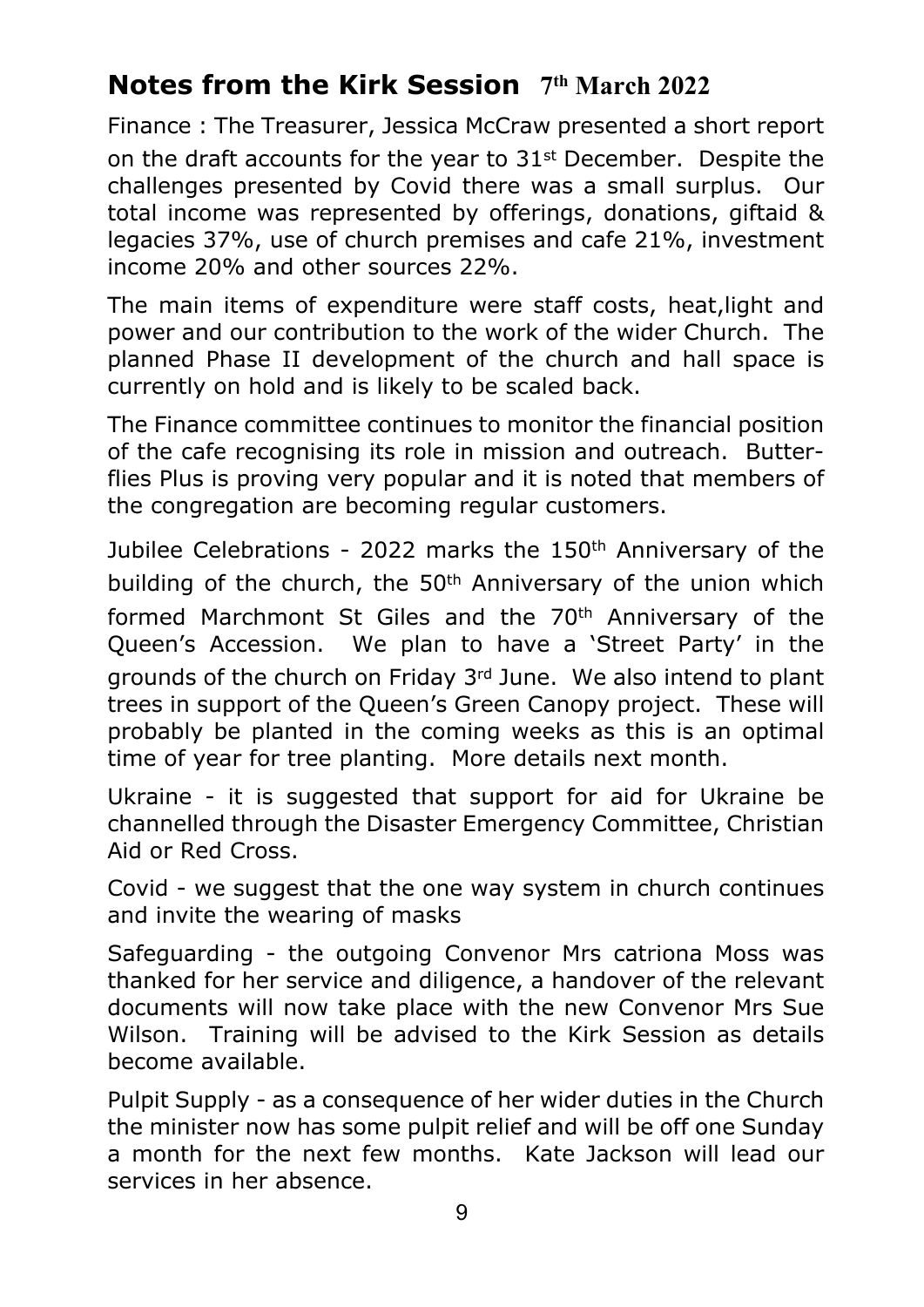## **Prayer for Ukraine**

Holy Creator of everything that ever was, is and will be We pray for the people of Ukraine That they might have strength and resolve when the violence and death is designed to break their spirits.

We prayer for the residents of the cities we now know. Mariupol,Lviv, zaporizka, Khershon, Odessa and Kyiv and the many we have and will never hear about. Bless them in their trials

We pray for the people who are fleeing from the artillery and death that they may be safe in their journeys. We pray for the people who have no option but to stay and we ask that they may be safe and have courage.

We pray for the leadership at city and national level and all that they do to encourage their people and work for peace.

We pray for the situation on the border of Ukraine. For the people who have gifted resources, for the people who welcome and direct others to safety and those who have opened their homes and community centres and churches.

Holy and Gracious God We pray for the people of Russia; the parents who have lost children and the totalitarian system which is terrified of the truth.

We pray for peace in hearts in action and in cities around the world.

We pray for all those who have the power over life and death and who choose war.

We pray that swords will be turned into ploughshares and peace will bring justice.

We pray for leaders on the world stage; that they are inspired by the wisdom and courage of Christ.

Receive the dead into your everlasting arms.

Above all, today we pray for peace for Ukraine and we ask this in the name of The Prince of Peace Lord have mercy. AMEN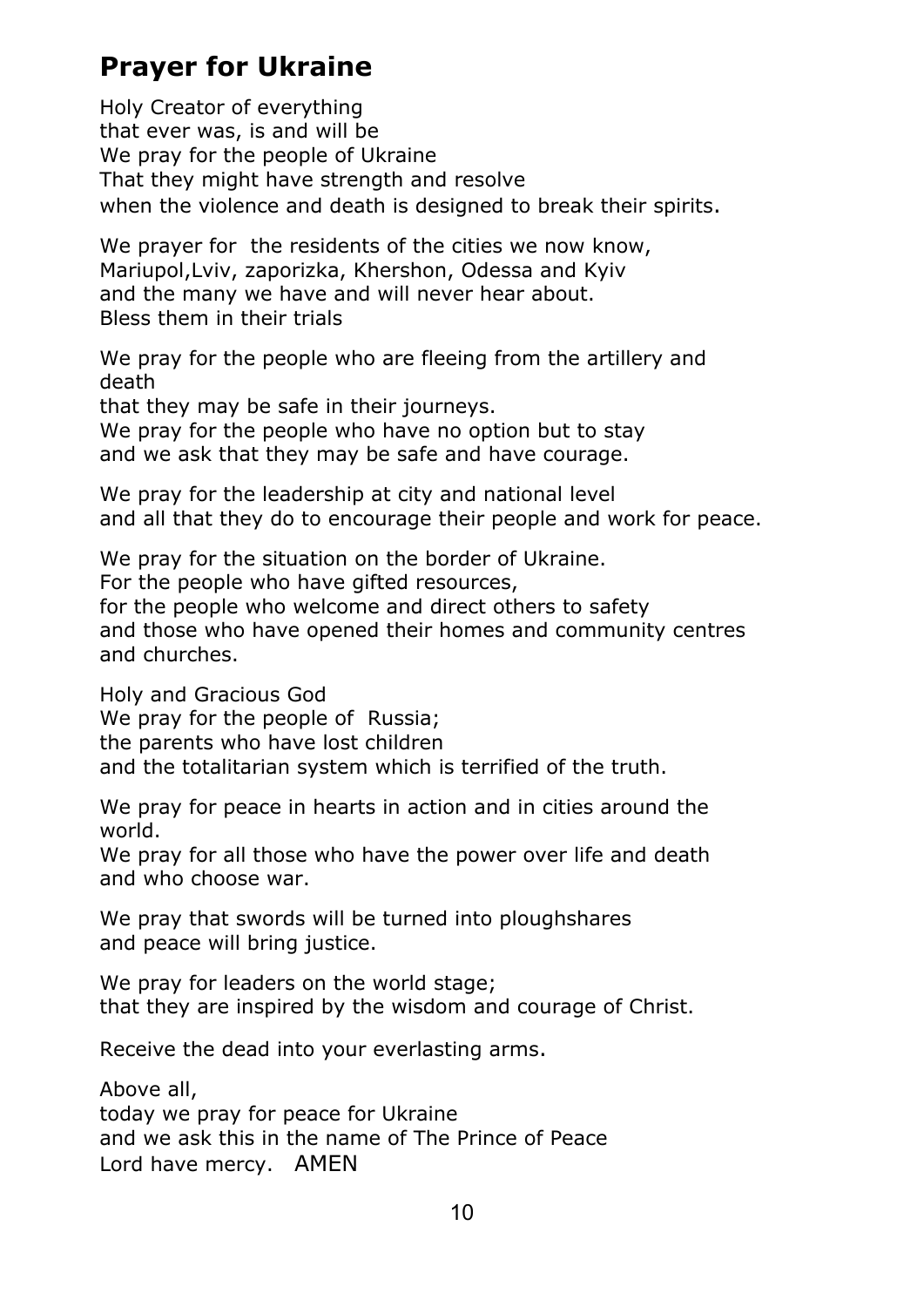#### **And Then What Happened?**

Ukraine Update from Budapest

March 8, 2022

When our Ministries Essentials International worker showed up for the border run, Lori was distraught. "I don't know where Oleg is!" She had just discovered that Oleg, along with all the men in the church, had been conscripted. He was no longer at home; he was in Lviv. From there the men were transferred to Kyiv.

On the chance that we could still get the satellite phone and supplies to him, we headed for the border while the kids hung with David and the evacuated family staying at the Budapest Garden House. Once we arrived at the unmapped border, Lori got across in 7 minutes, walked 2 km to meet her friend, and came back an hour and 15 minutes later pulling suitcases containing Oleg's computer and things the family would need.

Meanwhile in Kyiv, knowing Oleg's health issues, the men of the church went to command and asked that he be made Chaplain for the guys in that sector. "He can't lift stuff but he can pray for us." Command agreed. But as shelling continued, more physical moves were required and Oleg was sent back to Mukachevo. "You can serve us better there."

So Oleg is back in Mukachevo feeding and serving those who are fleeing the war (1.7 million at yesterday's count into Poland, Hungary, and the surrounding countries).

With the focus on Ukraine, it's easy to miss the ripple effect down into the Balkans. Our global worker in Bosnia talked today about the waves of emotion, blank faces, and grief-filled memories as pictures of the attacks bring back memories of the Bosnian war 30 years ago.

 *"Remember we didn't get out because we thought the war would be over in days."*

 *"Remember how we hid in the basement."*

 *"Remember how hungry we grew in the days before we found a food source."*

These are the realities that are happening right now for the people in Ukraine. And for the people in Bosnia, the reality is a pain-filled memory that they fear may come again.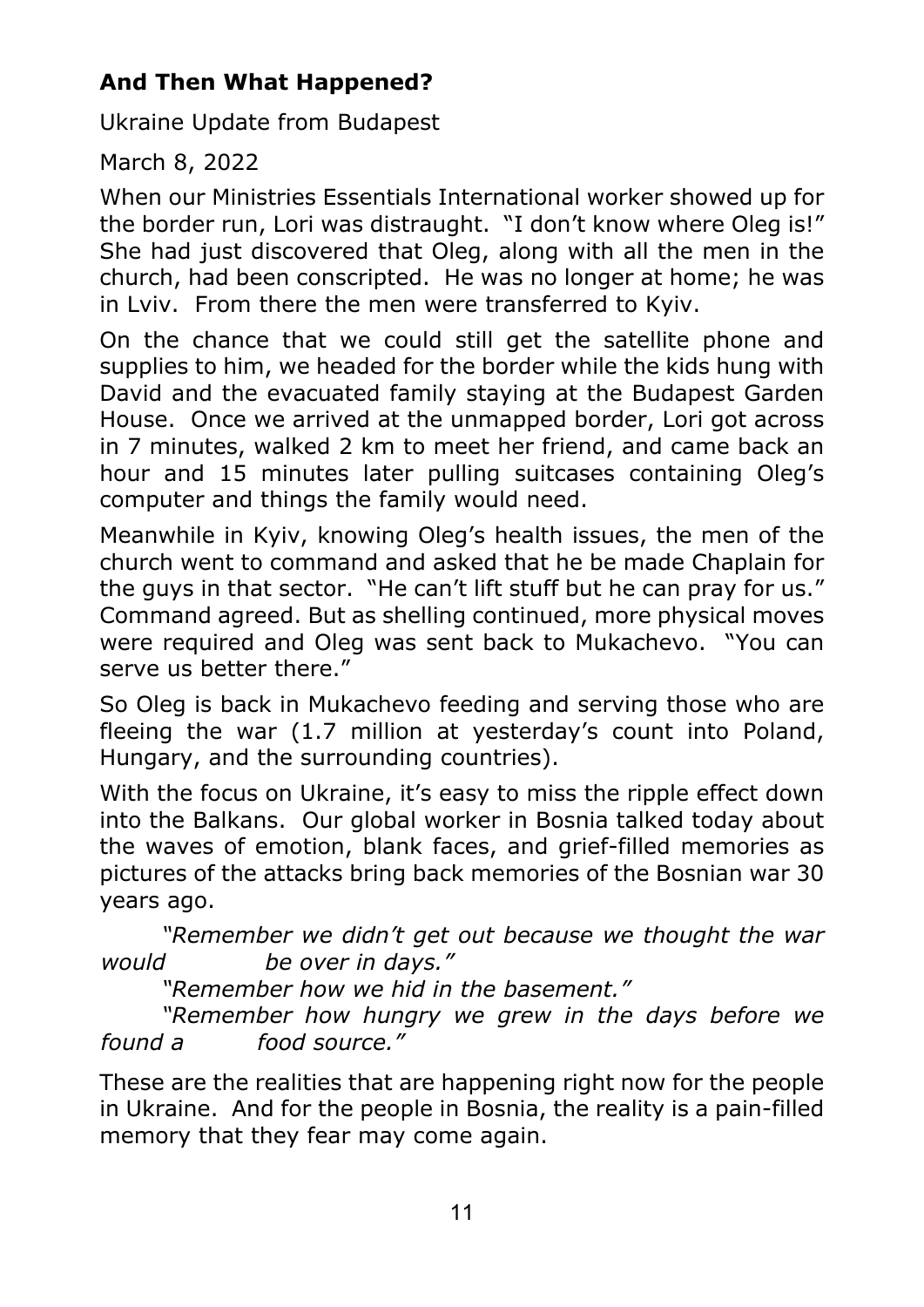March 9, 2022. You could tell when they walked in the door today for Retreat Wednesday that they were tired. No, tired is too light a word. Exhausted. Each of the 10 global workers who came today are housing refugees, feeding them, running supplies, managing their normal responsibilities, navigating the 23-timesin-one-day requests for housing and assistance and feeling the weight of their friends, co-workers and guest's growing pain. We started our day by sharing how they were. The common words were "overwhelmed", "so tired", "helpless". Another woman picked up the thread saying, "Yes, it does feel that way. Even though I know what I'm giving is not nothing…it feels like nothing."

As they help those coming out (of Ukraine), especially if they are national workers with the same organization, they are grieving with them. "These are my friends. The ones I have known and come together with year after year. I'm a little afraid of the grief. It just is so overwhelming."

"I feel guilty. How is it that I sit here safe and warm when so many are cold and taking shelter. Yesterday I heard from my teacher friend in Kyiv who was still conducing online classes for her students. One student counted 4 times in one hour that the bombs blasted near his home. And I am sitting here with tea and cake."

We asked our guest from Azerbaijan what the reality was down there. "Everybody has somebody fighting in Ukraine. So the grief is very present. But also, political fear. There is this feeling that if Ukraine falls, we're next. No one wants that."

After breaking for personal time, it did my heart good to see one of our men walk over to the buffet and cut himself a piece of cake. It spoke to his sense of comfort and the invitation to let down. Twice he came to the kitchen to say thank you for the ministry of peace to him today.

And that's the word that came back around at the end of the day. Peace. "I feel like I come home whenever I come here. There is such a great sense of peace and calm." "Thank you for today. I came because I couldn't go any further." "This morning my whole body ached, but I knew if I could just come here today that my soul would be met and I would regain energy to work again tomorrow. "

In these difficult and painful days for so many we are agents of peace. We carry it with us because we carry the life of Christ around in our bodies. Let us not be weary in bringing peace…offering presence…and igniting hope wherever we are.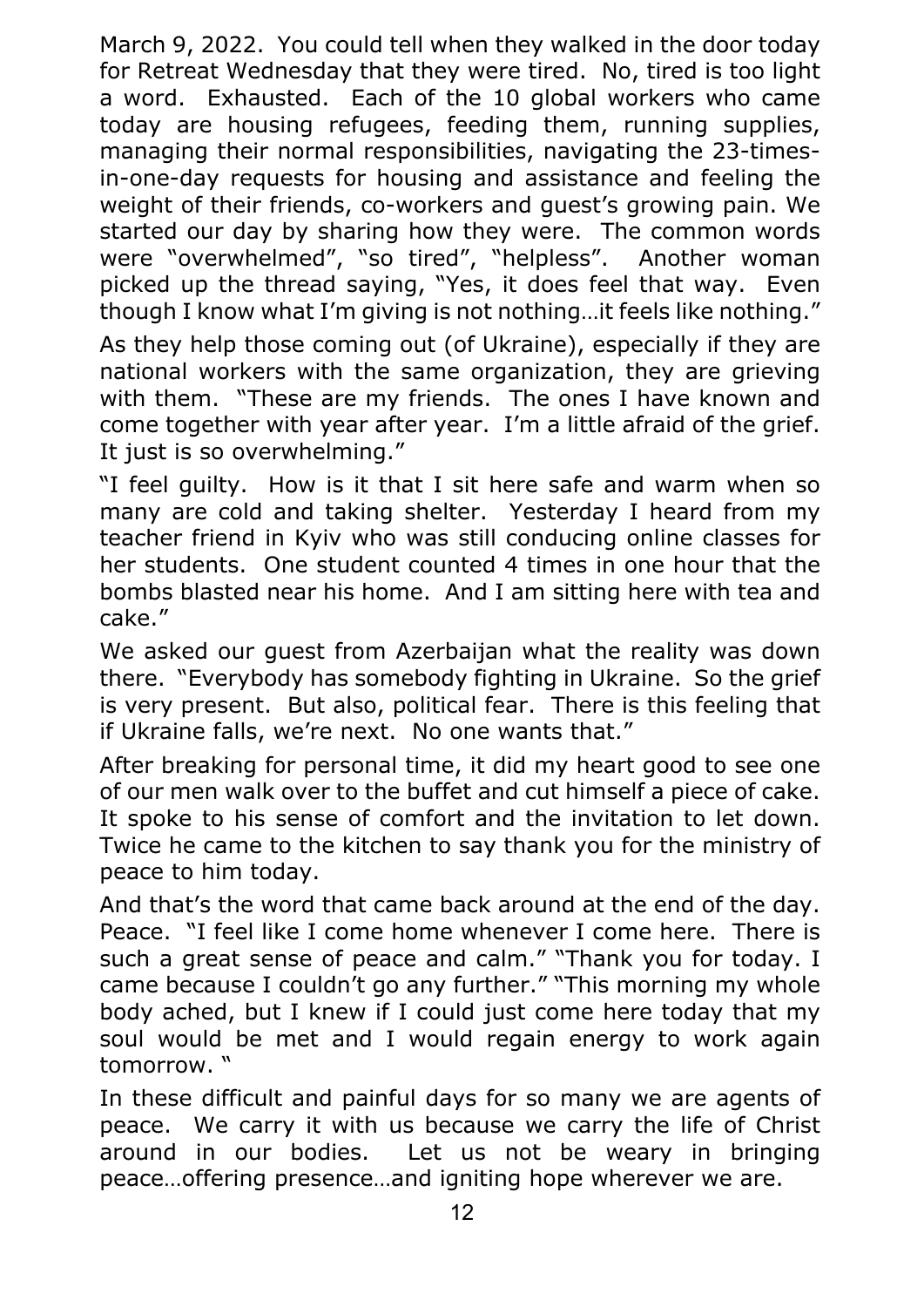

# Saturday 9th Apri

You and the young people in your life are invited to a Wild Lent Event. We will learn about God through nature and prepare for the coming of Easter.

It will be held in the Church grounds and around Marchmont from 10am-midday. There will be activities, crafts and worship as well as a snack.

More details will come in the weekly newsletter.



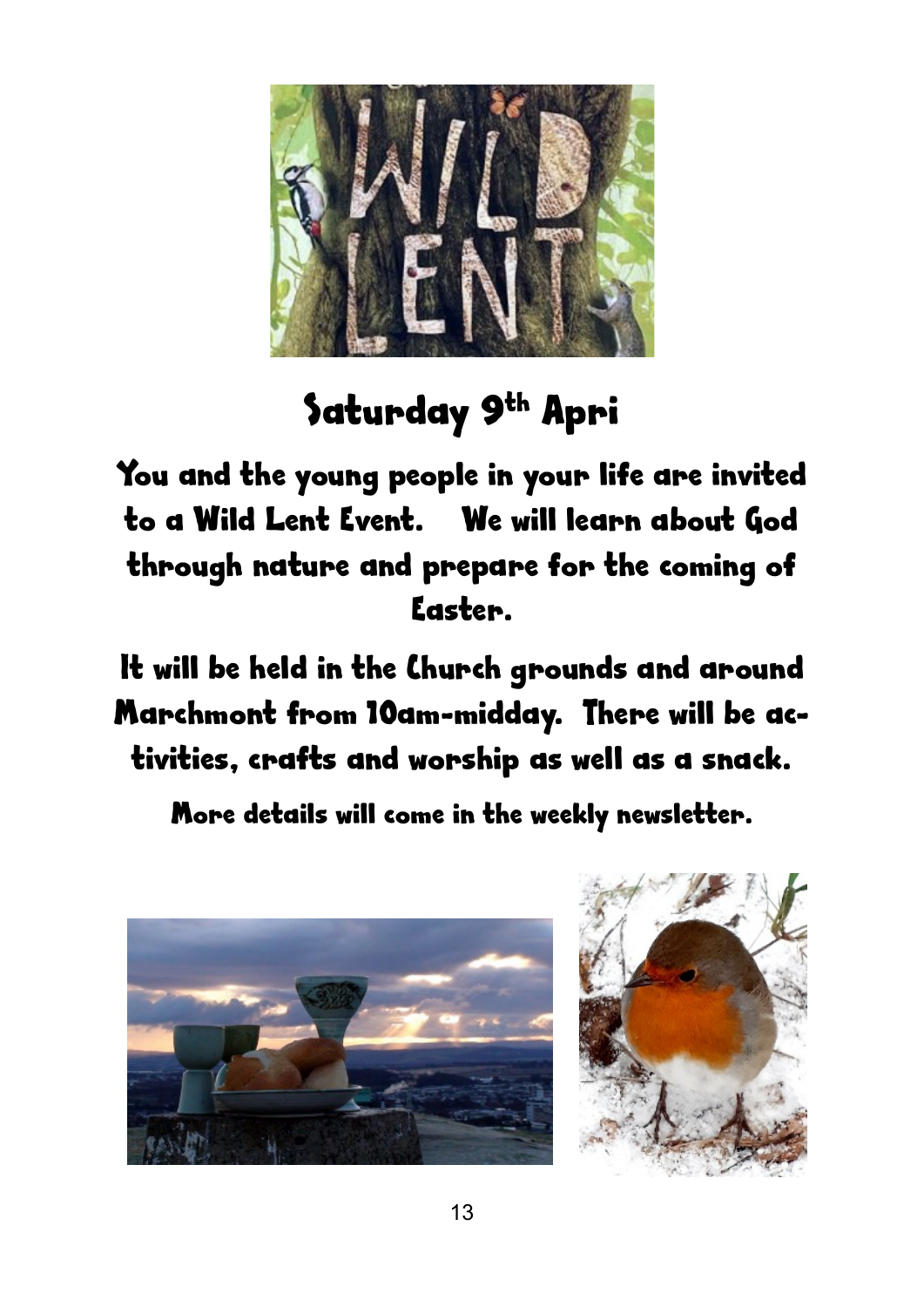

Irish police car parked outside of the Russian embassy after gates were rammed open.  $5:05$  PM  $\sim$ 

Am sure no one thought about the Color scheme

**Ad for** 

A not so subtle hint to Russia? - KEEP OUT

5:05 PM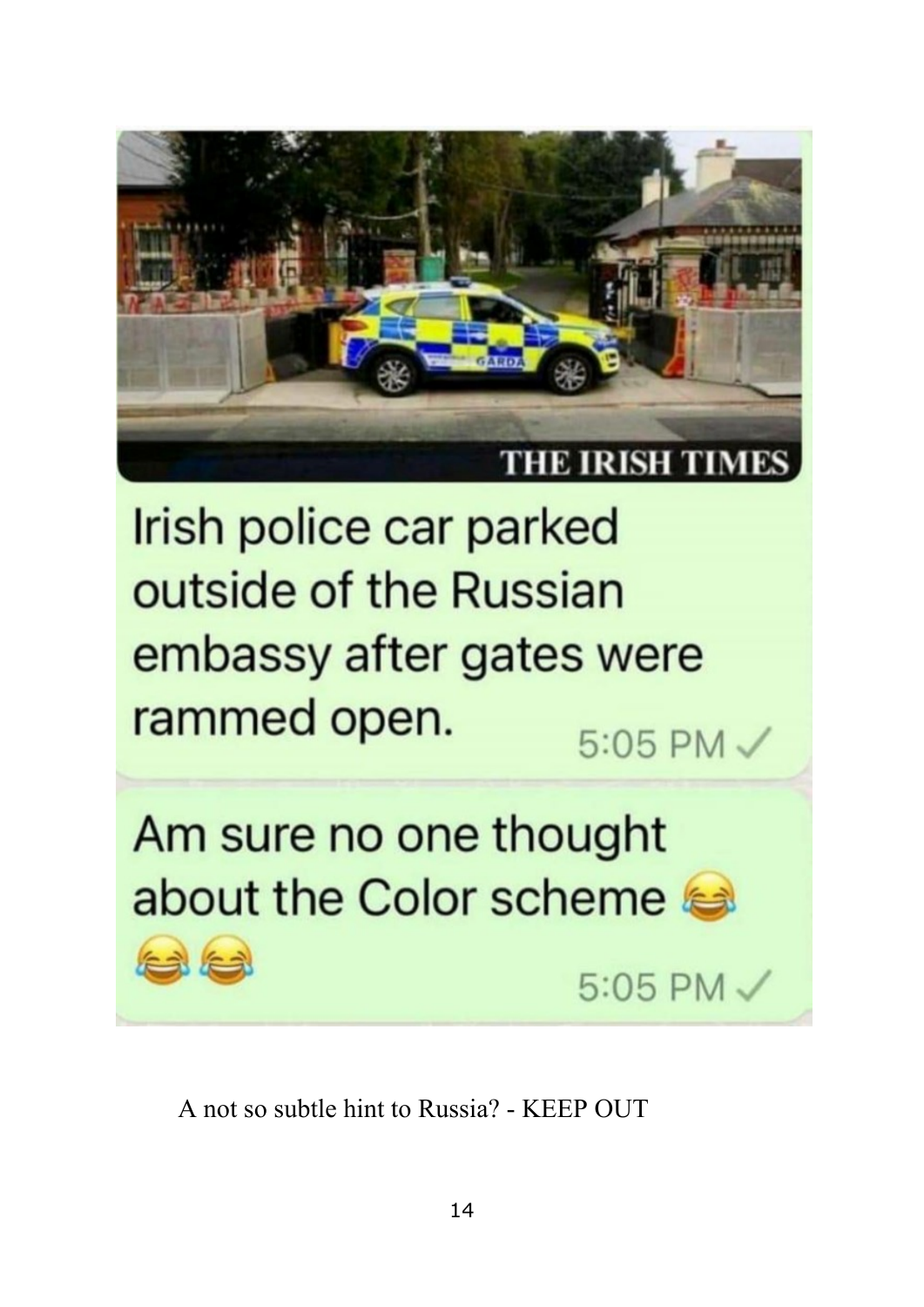# And finally …….

A man was flying from Seattle to San Francisco. The plane had a layover in Sacramento. The flight attendant explained that there would be a delay, and if the passengers wanted to get off the aircraft, the plane would re-board in one hour.

Everybody got off the plane except one gentleman who was blind.

Another man had noticed him as he walked by and could tell the gentleman was blind because his Seeing Eye dog lay quietly underneath the seats in front of him throughout the entire flight. He could also tell he had flown this very flight before because the pilot approached him, and calling him by name, said, "Keith, we're in Sacramento for an hour, would you like to get off and stretch your legs? "

The blind man replied, "No thanks, but maybe my dog would like to stretch his legs."

Picture this:

All the people in the gate area came to a complete standstill when they looked up and saw the pilot walk off the plane with a Seeing Eye dog!

The pilot was even wearing sunglasses.

People scattered. They not only tried to change planes, but they were trying to change airlines!